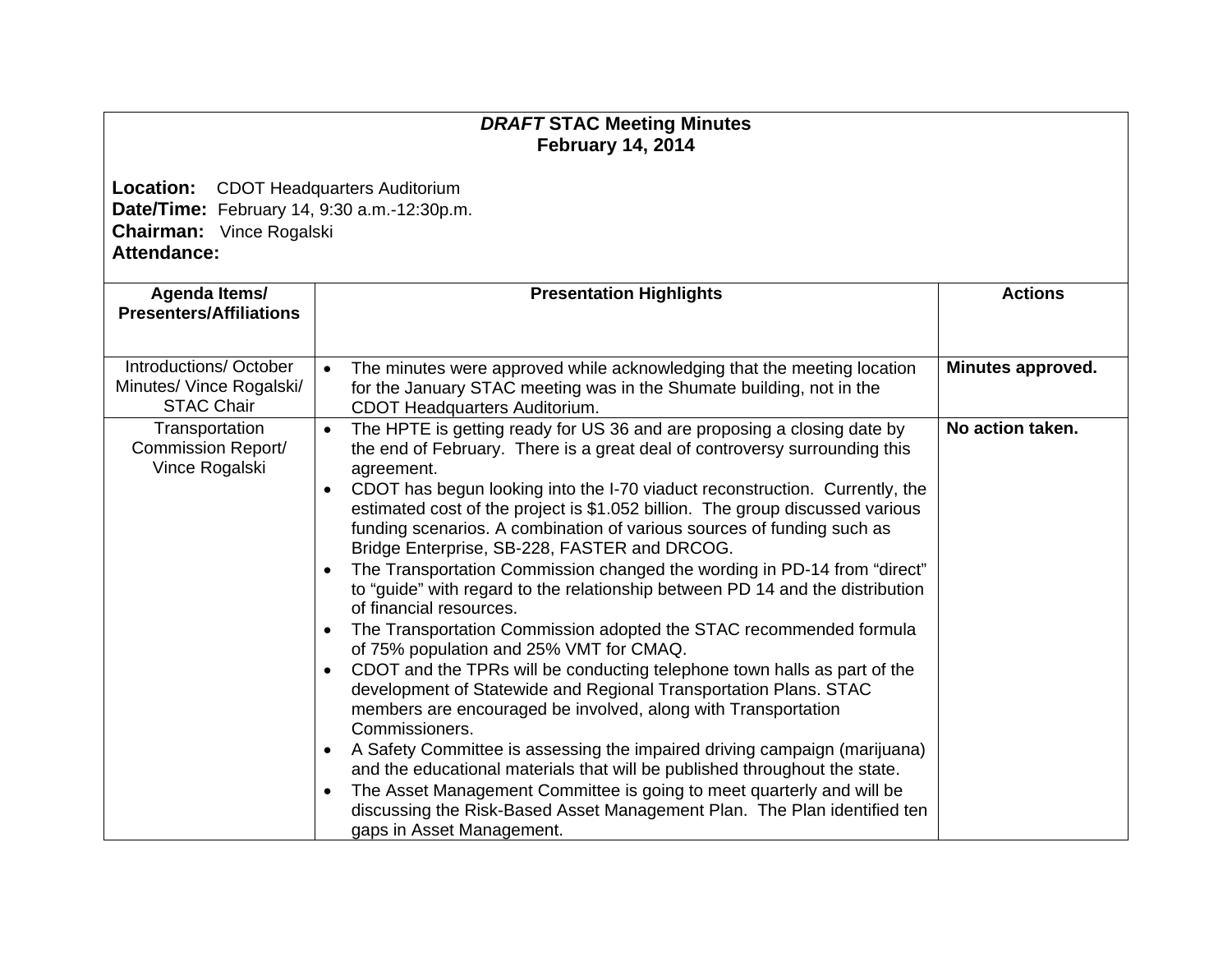|                                                                                                                                       | All the Letters of Commitment for RAMP have been received. The town of<br>$\bullet$<br>Ridgeway indicated that its project is contingent on the approval of matching<br>funds by Council.<br>The Twin Tunnels westbound bore was approved as a supplement to the<br>$\bullet$<br>budget.<br>Mark Dowaliby mentioned the importance of system redundancy,<br>$\circ$<br>especially along the I-70 corridor, and the effect on alternate routes<br>when there are interstate closures.                                                                                                                                                                                                                                                                                                                                                                                                                                                                                                                                                                                                                                                                                                                                                                                                                                                                                                                                                                                         |                  |
|---------------------------------------------------------------------------------------------------------------------------------------|------------------------------------------------------------------------------------------------------------------------------------------------------------------------------------------------------------------------------------------------------------------------------------------------------------------------------------------------------------------------------------------------------------------------------------------------------------------------------------------------------------------------------------------------------------------------------------------------------------------------------------------------------------------------------------------------------------------------------------------------------------------------------------------------------------------------------------------------------------------------------------------------------------------------------------------------------------------------------------------------------------------------------------------------------------------------------------------------------------------------------------------------------------------------------------------------------------------------------------------------------------------------------------------------------------------------------------------------------------------------------------------------------------------------------------------------------------------------------|------------------|
| <b>Federal and State</b><br>Legislative Update/<br>Kurt Morrison/ CDOT<br>Office of Policy &<br><b>Government Relations</b><br>(OPGR) | <b>State Update</b><br>Because of the US 36 controversy, there has been some related<br>$\circ$<br>legislative activity.<br>HB-1161: The bill creates a nine-member Southwest Chief Rail Line<br>$\circ$<br>Economic Development, Rural Tourism, and Infrastructure Repair<br>and Maintenance Commission. The new commission would be<br>under the purview of the Division of Transit and Rail at CDOT.<br>SB-7: The bill authorizes a board of county commissioners to<br>$\circ$<br>transfer money from the county General Fund to the county Road<br>and Bridge Fund if the Governor declares a disaster emergency in<br>the county. The bill went through the first chamber with no<br>opposition.<br>This year CDOT has put forth an application to the Capital<br>$\circ$<br>Development Committee for \$1.6 million in infrastructure upgrades<br>to the Hanging Lakes Tunnel. It is the first time in 4 years that<br>CDOT has made such a request. The CDC is expected to release<br>its final recommendation within the next several weeks.<br><b>Federal Update</b><br>The federal transportation bill included new TIGER VI grants. The<br>$\circ$<br>program will see an increase from \$500 million to \$600 million, a<br>20% increase in funding. This tends to be a highly oversubscribed<br>grant program. CDOT is preparing for a very quick turn around on<br>applications.<br>Herman Stockinger indicated that CDOT plans to introduce a new<br>$\circ$ | No action taken. |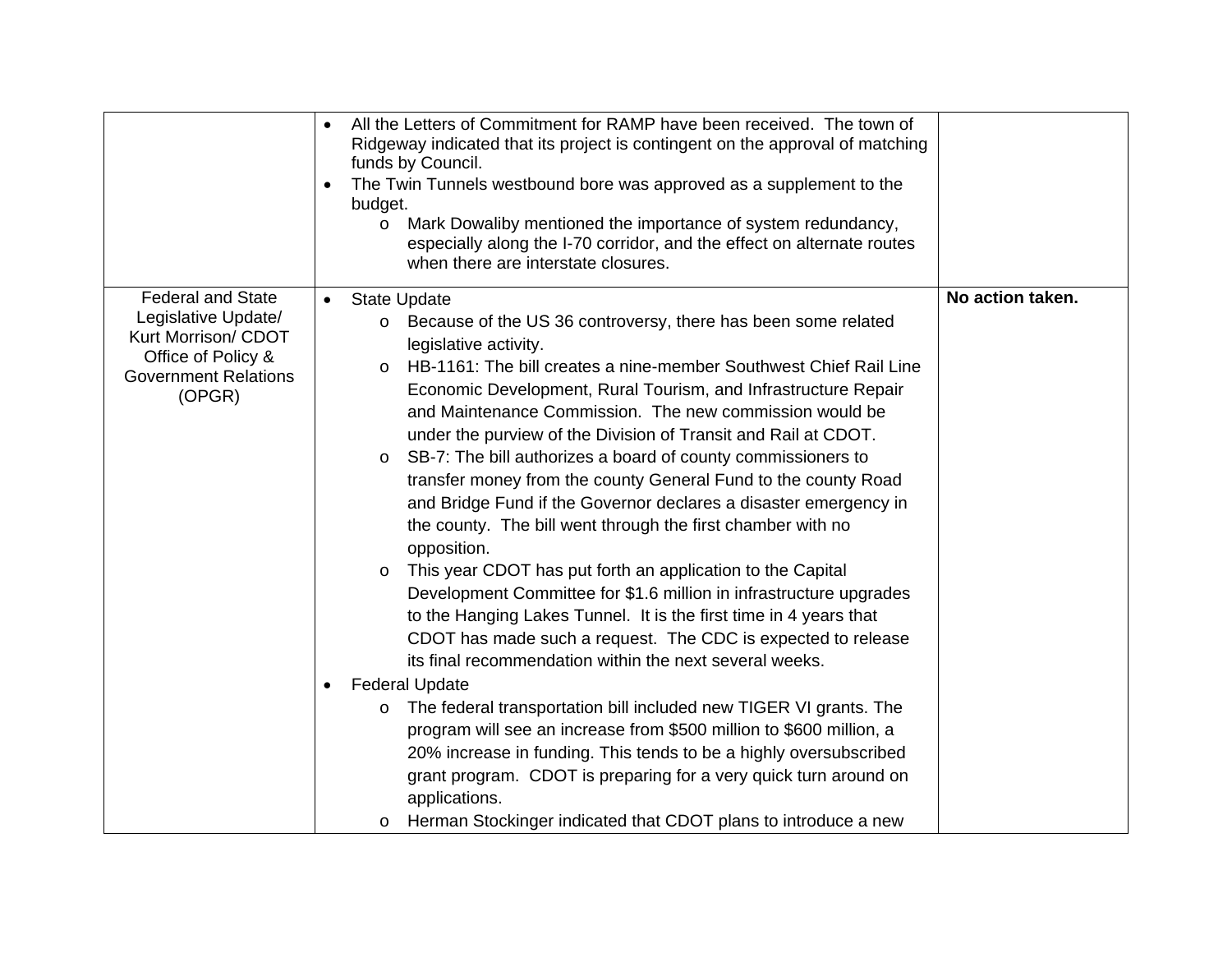|                                            |                              | application and that work on potential project applications should                                                                 |                  |
|--------------------------------------------|------------------------------|------------------------------------------------------------------------------------------------------------------------------------|------------------|
|                                            |                              | begin now instead of waiting for the federal government to make the                                                                |                  |
|                                            |                              | formal announcement.                                                                                                               |                  |
|                                            | $\circ$                      | John Cater (FHWA) informed the group that projects which are                                                                       |                  |
|                                            |                              | unique and have a multi-modal quality tend to perform better.                                                                      |                  |
| Update on MPACT 64<br>and CDOT Activities/ | $\circ$                      | CDOT Executive Director Don Hunt provided an update on recent<br>CDOT activities.                                                  | No action taken. |
| Don Hunt/ Executive                        | <b>US 36 P3</b><br>$\bullet$ |                                                                                                                                    |                  |
| <b>Director</b>                            | $\circ$                      | CDOT met with the Joint Transportation Committee and received<br>support from committee members, as well as from elected Officials |                  |
|                                            |                              | from the US 36 corridor. Several public meetings with high levels                                                                  |                  |
|                                            |                              | of attendance were held earlier in the week. There is a lot of                                                                     |                  |
|                                            |                              | misinformation about the US 36 P3 out there. CDOT recognizes the                                                                   |                  |
|                                            |                              | need to involve the public sooner.                                                                                                 |                  |
|                                            | $\circ$                      | CDOT will retain ownership of US 36 after entering into agreement                                                                  |                  |
|                                            |                              | with Plenary Roads Denver.                                                                                                         |                  |
|                                            | $\circ$                      | Only one lane, an HOV three, will be tolled on US 36. The other                                                                    |                  |
|                                            |                              | two general purpose lanes WILL NOT be tolled.                                                                                      |                  |
|                                            | $\circ$                      | The agreement is very specific in its non-compete clause. CDOT                                                                     |                  |
|                                            |                              | and local governments will still have the ability to add new capacity                                                              |                  |
|                                            |                              | to the corridor within the 50 year window of the agreement.                                                                        |                  |
|                                            | $\circ$                      | Tolls are expected to be \$5-\$6 one way; with a cap of \$14 one way.                                                              |                  |
|                                            | $\circ$                      | There will be no layoffs, or pay reductions, of CDOT maintenance                                                                   |                  |
|                                            |                              | staff. Those CDOT employees working along the corridor will be                                                                     |                  |
|                                            |                              | transferred to other areas.                                                                                                        |                  |
|                                            | $\bullet$                    | Findings from the Colorado Transportation Consortium                                                                               |                  |
|                                            | O                            | Survey results indicated that a 7/10s state sales tax would not                                                                    |                  |
|                                            |                              | succeed if put to a ballot measure in 2014.                                                                                        |                  |
|                                            | $\circ$                      | Results from the survey demonstrated that Coloradans are                                                                           |                  |
|                                            |                              | pessimistic about the economy. They are worried that they will be                                                                  |                  |
|                                            |                              | in a worse situation next year than they are in this year. Although                                                                |                  |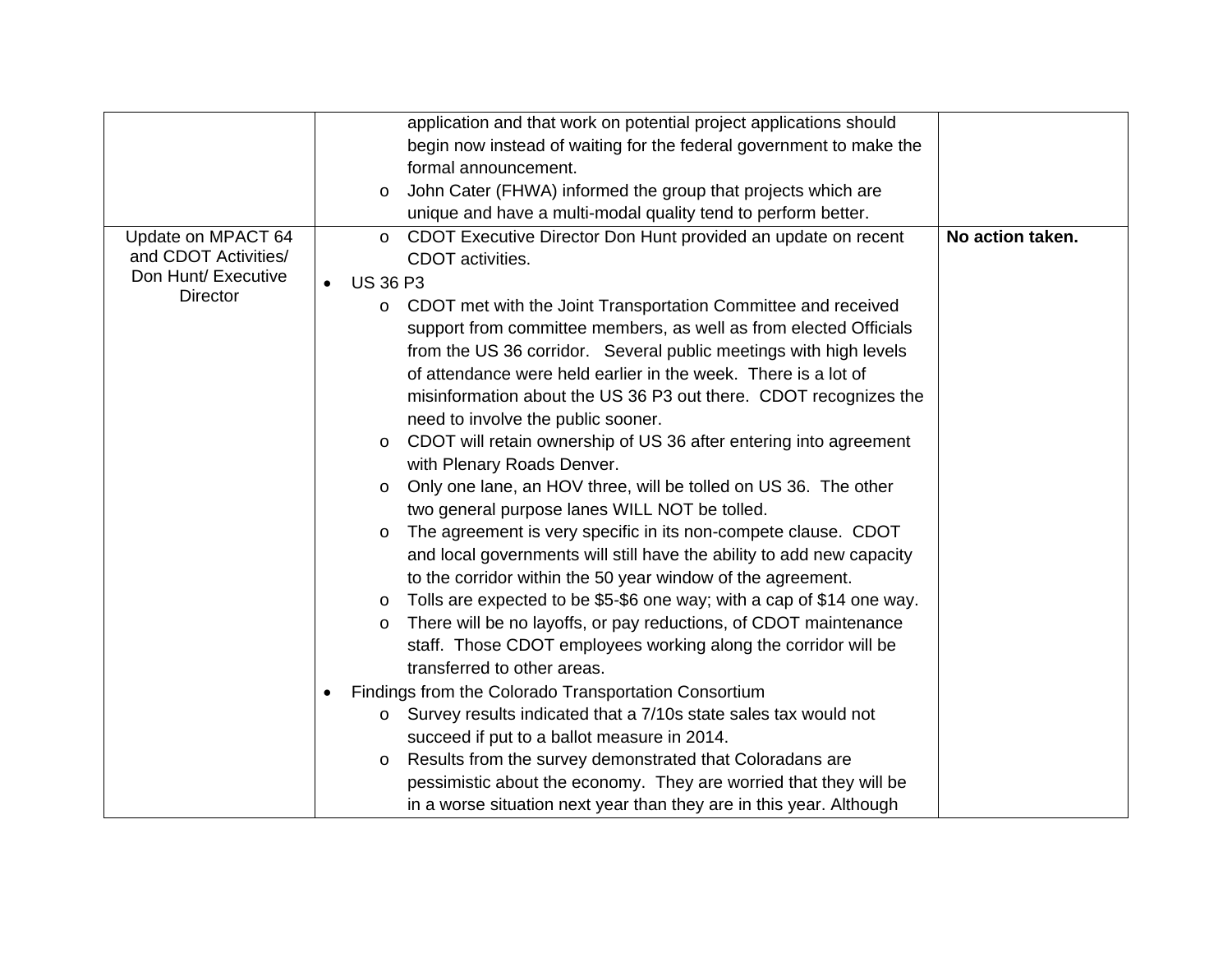| they see the need for transportation improvements, now is not the          |
|----------------------------------------------------------------------------|
| right time for a tax increase.                                             |
| The future of the CDOT budget<br>$\bullet$                                 |
| Executive Director Hunt walked STAC members through the CDOT               |
| budget and how CDOT assigns its limited revenue. These                     |
| categories include Annual Maintenance, Capital Maintenance,                |
| Pass-through Grants and Special Programs. Most funds go to                 |
| maintaining the existing system.                                           |
| He went on to explain the new Drivability Life (DL) pavement<br>O          |
| approach and the role of region staff in the selection of logical          |
| projects.                                                                  |
| STAC comments included:                                                    |
| Steve Ivancie inquired as to the number of occupants in the HOV<br>$\circ$ |
| lane.                                                                      |
| Executive Director Hunt explained that the Transportation                  |
| Commission passed a universal HOV-3 policy by 2017 for tolled              |
| express lanes. There are some triggers which may result in                 |
| some HOV-3 sooner.                                                         |
| Barbara Kirkmeyer commented that there are several legislators<br>O        |
| discussing possibly changing the contracting process that CDOT             |
| has and instead bringing it to the legislature. She asked for an           |
| update and inquired about implications for CDOT.                           |
| Executive Director Hunt explained that Senator Jones and                   |
| Senator Heath will be working on a bill that will provide additional       |
| transparency to HTPE and P3 process.                                       |
| Trent Bushner commented that he is against tolled lanes because<br>O       |
| they unfairly disenfranchise low-income people. He also expressed          |
| concern that CDOT is engaged in a contract with a foreign                  |
| company.                                                                   |
| Executive Director Hunt responded to both comments. First,                 |
| noting that tolled lanes are a way to add capacity, especially in          |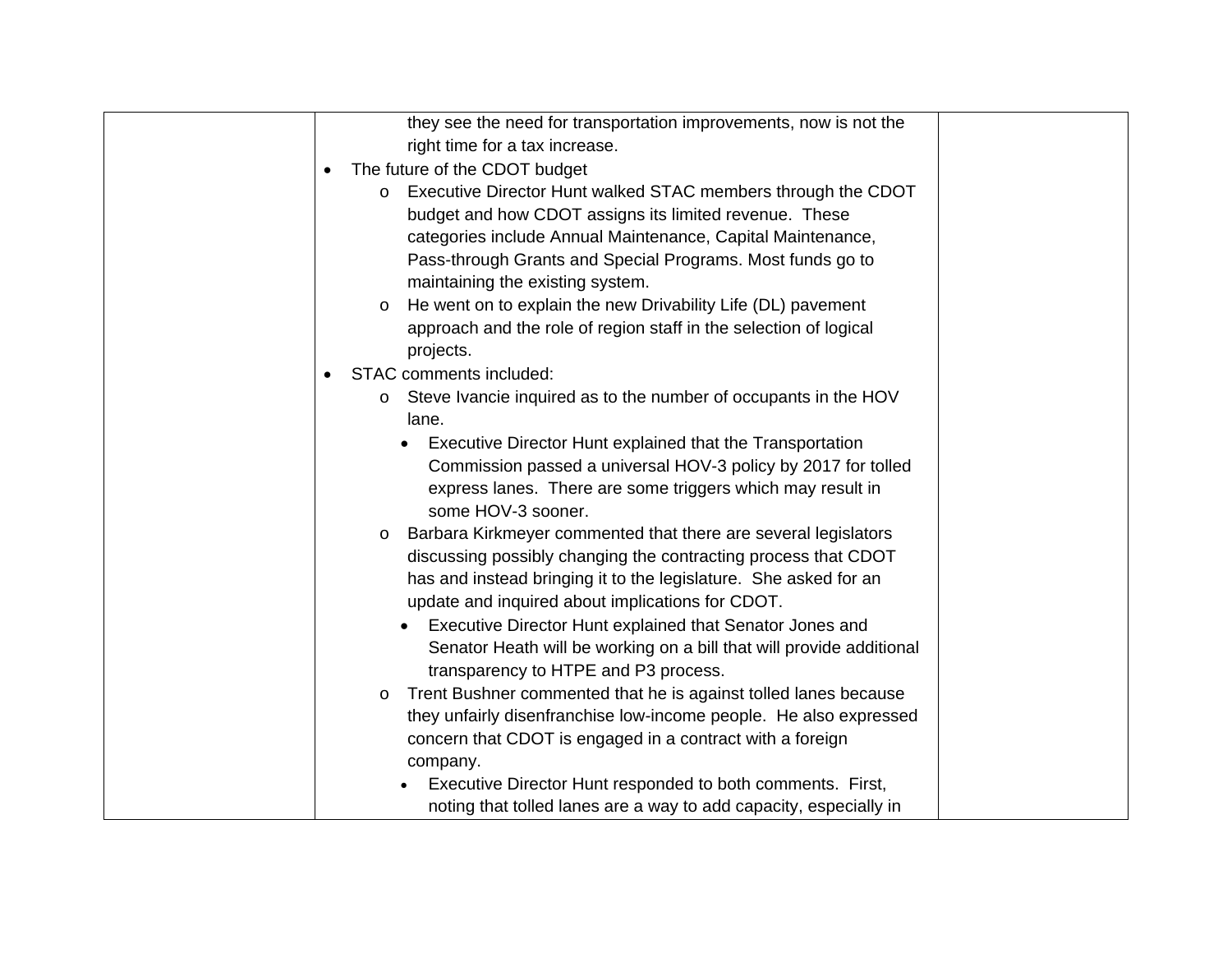|                                                                                          |                        | urban congested corridors, and keep transportation moving.                                                                                                                                                                                                                                                                                                                                                                                                                                                                                                                                                                                                                                                                                                                                                                                                                                                                                                                                                                                                                                                                                                                                                                                                                                                                                                                                                                                                                                                                                                        |                                                                                                                                                                                                                                                                 |
|------------------------------------------------------------------------------------------|------------------------|-------------------------------------------------------------------------------------------------------------------------------------------------------------------------------------------------------------------------------------------------------------------------------------------------------------------------------------------------------------------------------------------------------------------------------------------------------------------------------------------------------------------------------------------------------------------------------------------------------------------------------------------------------------------------------------------------------------------------------------------------------------------------------------------------------------------------------------------------------------------------------------------------------------------------------------------------------------------------------------------------------------------------------------------------------------------------------------------------------------------------------------------------------------------------------------------------------------------------------------------------------------------------------------------------------------------------------------------------------------------------------------------------------------------------------------------------------------------------------------------------------------------------------------------------------------------|-----------------------------------------------------------------------------------------------------------------------------------------------------------------------------------------------------------------------------------------------------------------|
|                                                                                          |                        | Second, there are very few domestic P3 companies in America.                                                                                                                                                                                                                                                                                                                                                                                                                                                                                                                                                                                                                                                                                                                                                                                                                                                                                                                                                                                                                                                                                                                                                                                                                                                                                                                                                                                                                                                                                                      |                                                                                                                                                                                                                                                                 |
|                                                                                          |                        | Much of the P3 consortium is made up of domestic companies.                                                                                                                                                                                                                                                                                                                                                                                                                                                                                                                                                                                                                                                                                                                                                                                                                                                                                                                                                                                                                                                                                                                                                                                                                                                                                                                                                                                                                                                                                                       |                                                                                                                                                                                                                                                                 |
|                                                                                          |                        | Doug Rex expressed appreciation for CDOT's willingness to include<br>$\circ$                                                                                                                                                                                                                                                                                                                                                                                                                                                                                                                                                                                                                                                                                                                                                                                                                                                                                                                                                                                                                                                                                                                                                                                                                                                                                                                                                                                                                                                                                      |                                                                                                                                                                                                                                                                 |
|                                                                                          |                        | them in the telephone town halls planned in coming months as part                                                                                                                                                                                                                                                                                                                                                                                                                                                                                                                                                                                                                                                                                                                                                                                                                                                                                                                                                                                                                                                                                                                                                                                                                                                                                                                                                                                                                                                                                                 |                                                                                                                                                                                                                                                                 |
|                                                                                          |                        | of the development of the Statewide Transportation Plan.                                                                                                                                                                                                                                                                                                                                                                                                                                                                                                                                                                                                                                                                                                                                                                                                                                                                                                                                                                                                                                                                                                                                                                                                                                                                                                                                                                                                                                                                                                          |                                                                                                                                                                                                                                                                 |
| Program Distribution/<br>Sandi Kohrs/ Division of<br>Transportation<br>Development (DTD) | $\bullet$<br>$\bullet$ | Sandi Kohrs delivered a presentation on Program Distribution and asked if<br>STAC would like to make a recommendation to the Transportation<br>Commission, which is expected to approve Program Distribution at its<br>February meetintg. Her presentation included an overview, revenue<br>projections, policy direction from STAC and the Transportation<br>Commission, Policy Directive 14, CDOT's Risk-Based Asset Management,<br>Surface Treatment, Structures, Maintenance, and Observations for the first<br>ten years and later years.<br>STAC comments included:<br>Greg Severance made a general comment about the reference to<br>$\circ$<br>the legislature associated with SB-228 on Attachment A (Program<br>Distribution), saying it could possibly be perceived as attempting to<br>usurp the authority of the Transportation Commission.<br>Sandi offered a piece of background and insight into SB-228,<br>$\circ$<br>adding that any funding that is directed by state legislation is<br>constrained, typically, in some fashion.<br>Barbara Kirkmeyer commented that the Transportation Commission<br>$\circ$<br>disregarded the STAC recommendation from January to move \$167<br>M into RPP. She expressed disappointment in the Transportation<br>Commission decision. Further, she expressed dissatisfaction with<br>the centralization of decision making at CDOT. She also suggested<br>that STAC send a stronger message to the Transportation<br>Commission.<br>Terri Blackmore inquired about carryover balance of the TC<br>$\circ$ | <b>ACTION ITEM:</b><br><b>Motion to reiterate</b><br>the prior<br>recommendation<br>from STAC that the<br>\$167 million from the<br>retirement of debt<br>service be assigned<br>in Program<br><b>Distribution to RPP.</b><br>The motion passed<br>unanimously. |
|                                                                                          |                        | Contingency fund. Sandi Kohrs commented that the carryover                                                                                                                                                                                                                                                                                                                                                                                                                                                                                                                                                                                                                                                                                                                                                                                                                                                                                                                                                                                                                                                                                                                                                                                                                                                                                                                                                                                                                                                                                                        |                                                                                                                                                                                                                                                                 |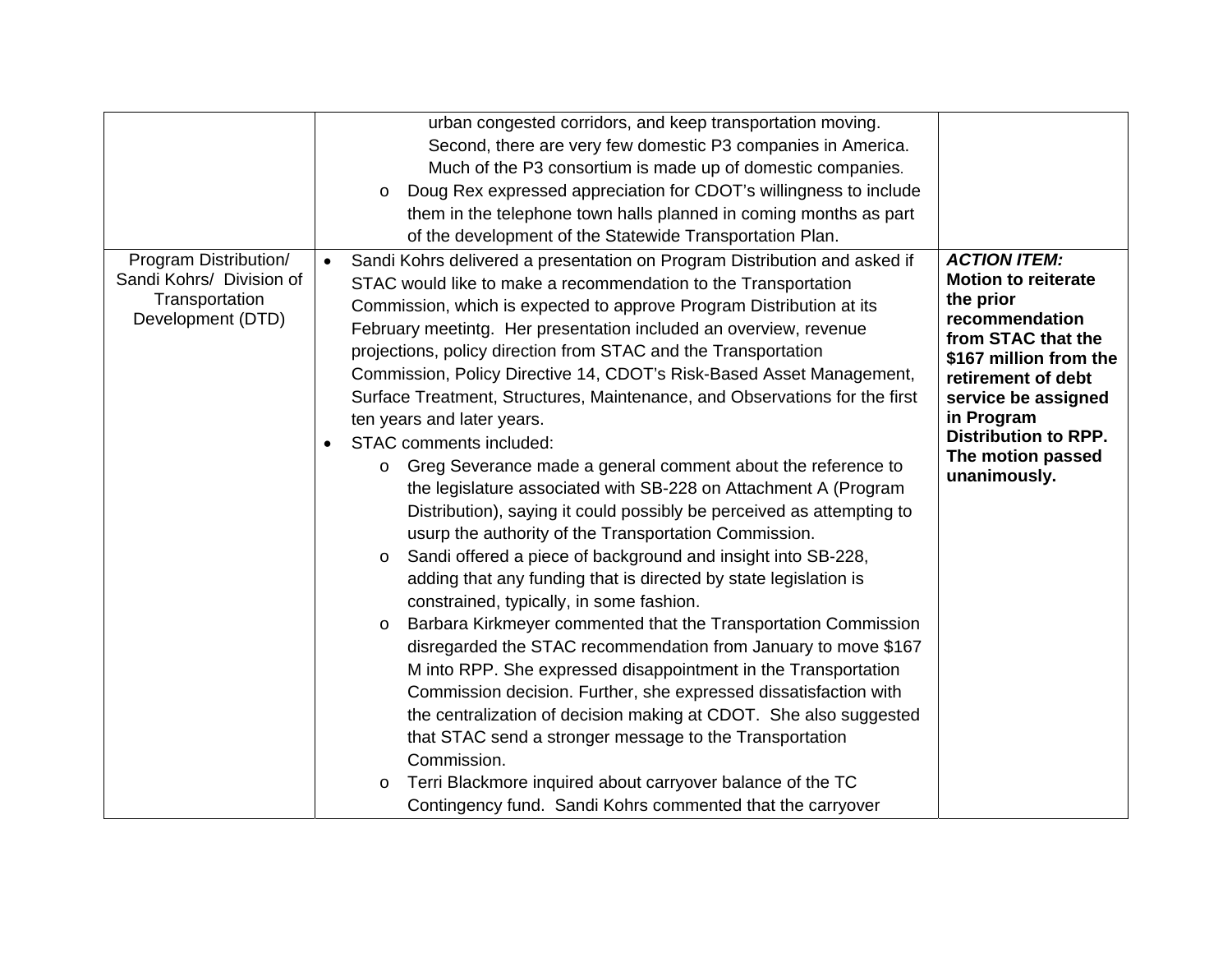|                                                | balance varies from year to year depending on circumstance (such<br>as snow plowing or emergencies); however, the policy target for TC<br>Contingency is 5% or around \$60 million. Debra Perkins-Smith also<br>commented that placing funding in the TC Contingency creates a<br>certain degree of flexibility.<br><b>ACTION ITEM:</b> Barbra Kirkmeyer made a motion to reiterate the<br>prior recommendation from STAC that the \$167 million from the<br>retirement of debt service be assigned in Program Distribution to<br>RPP. The motion passed unanimously.                                                                                                                                                                                                                                                                                                                                                                                                                                                                                                                                                                                                                                                                                                                                                                  |                                                                                                                                                                                                                                                                                        |
|------------------------------------------------|----------------------------------------------------------------------------------------------------------------------------------------------------------------------------------------------------------------------------------------------------------------------------------------------------------------------------------------------------------------------------------------------------------------------------------------------------------------------------------------------------------------------------------------------------------------------------------------------------------------------------------------------------------------------------------------------------------------------------------------------------------------------------------------------------------------------------------------------------------------------------------------------------------------------------------------------------------------------------------------------------------------------------------------------------------------------------------------------------------------------------------------------------------------------------------------------------------------------------------------------------------------------------------------------------------------------------------------|----------------------------------------------------------------------------------------------------------------------------------------------------------------------------------------------------------------------------------------------------------------------------------------|
| <b>RPP Formula/ Debra</b><br>Perkins-Smith/DTD | Vince Rogalski (STAC Chair) began the discussion by reviewing the<br>actions the Transportation Commission has taken with regard to the RPP<br>formula.<br>The Transportation Commission has approved an increase in RPP from<br>$\bullet$<br>\$10 million to \$50 million in order to provide flexibility in the planning<br>process.<br>Debra Perkins-Smith reminded the group of the actions of the STAC sub-<br>committee on Program Distribution regarding the RPP formula. The sub-<br>committee's initial recommendation was the 45/40/15 formula with the<br>caveat that if the funding levels increased then the formula should be<br>revisited. Since the funding level did increase, STAC was provided with<br>additional information on formula options, including a staff<br>recommendation.<br>Debra reviewed the possible formulas with STAC in order to make a<br>recommendation to the Transportation Commission.<br><b>STAC Comments included:</b><br>Greg Severance inquired to the composition of the STAC sub-<br>$\circ$<br>committee on Program Distribution and the formula options the<br>group reviewed.<br>Barbra Kirkmeyer commented on the difficulty some STAC<br>$\circ$<br>members had in attending the sub-committee meetings in<br>September because they were responding the historic floods. Debra | <b>ACTION ITEM: STAC</b><br>made a motion<br>urging the<br><b>Transportation</b><br><b>Commission not to</b><br>take action on the<br><b>RPP formula until</b><br><b>STAC has had the</b><br>chance to review all<br>relevant materials<br>and offer an<br>informed<br>recommendation. |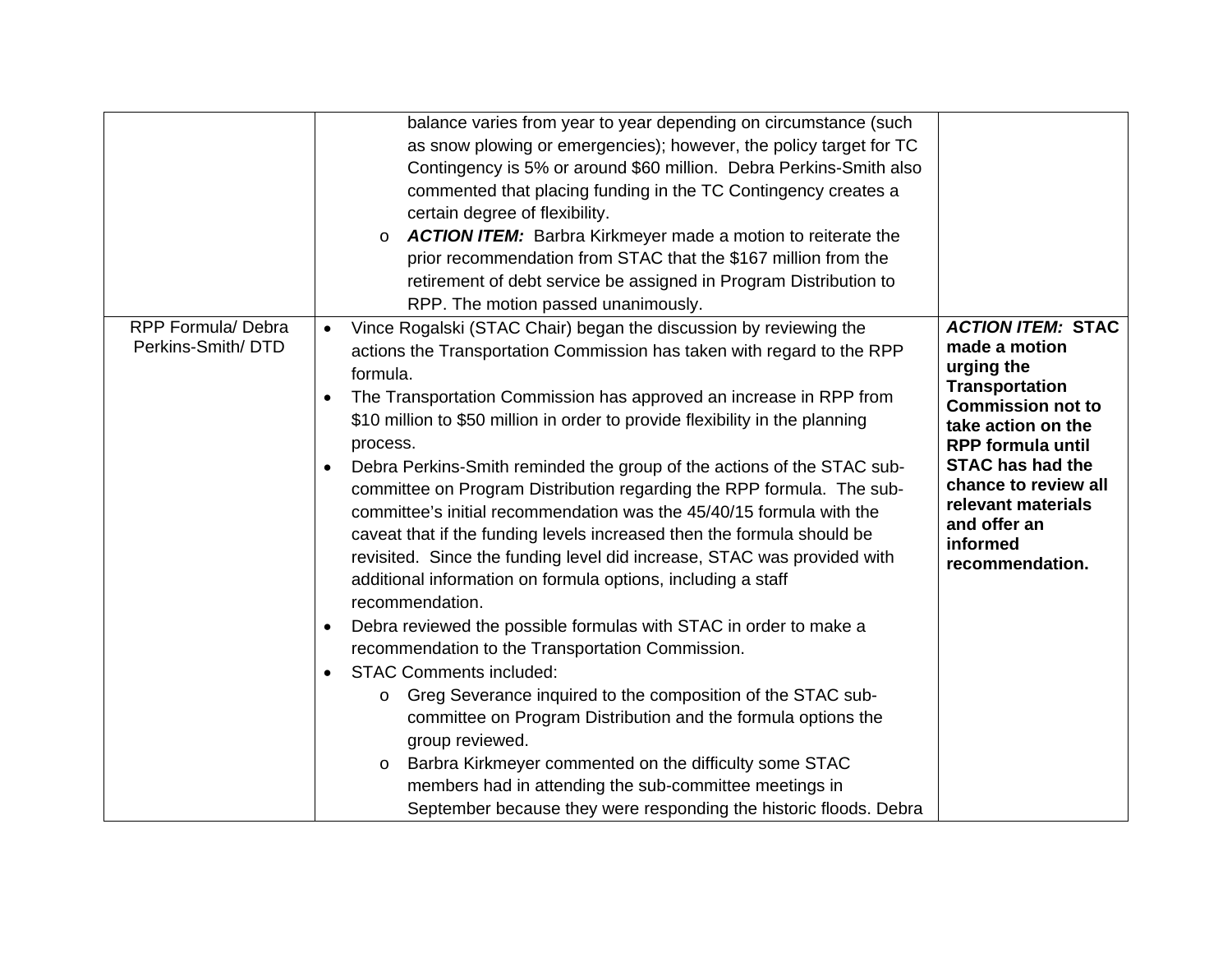| pointed out that the formulas were discussed with the full STAC          |  |
|--------------------------------------------------------------------------|--|
| also.                                                                    |  |
| Wayne Williams updated STAC members on the mindset of he sub-<br>$\circ$ |  |
| committee and then outlined the difficulties in creating a formula.      |  |
| The formula depends, in part, on where other money is being              |  |
| assigned.                                                                |  |
| Gary Beedy commented that there is uncertainty that Asset<br>O           |  |
| Management and tiering of the state highway system will actually         |  |
| maintain lower volume roads. This increases the significance of the      |  |
| RPP program to rural regions of the state.                               |  |
| Gary commented that the main losers of the staff recommended<br>$\circ$  |  |
| formula are the mountain regions that generally have a higher cost       |  |
| of maintaining roads. Essentially areas that don't get a lot of money    |  |
| to begin with and have the highest costs to maintain.                    |  |
| Barbara Kirkmeyer asked why it is important that STAC make a<br>$\circ$  |  |
| recommendation at this time. Debra informed her that the                 |  |
| Transportation Commission is having a workshop on the topic this         |  |
| month and it would be good to provide them with a                        |  |
| recommendation. Barbara suggested the metric for the new                 |  |
| formula be geared toward an economic driver, not a population            |  |
| driver. She requested to see two different formulas:                     |  |
| 40% VMT / 40% Lane Miles / 20% Truck VMT                                 |  |
| 40% Population / 40% Lane Miles / 20% Truck VMT                          |  |
| Greg Severance requested that STAC be given a month to review<br>$\circ$ |  |
| materials provided by CDOT. Debra stated that STAC has already           |  |
| made a recommendation to the Transportation Commission and if            |  |
| they would like to amend that recommendation, now would be the           |  |
| time to do so.                                                           |  |
| Wayne Williams commented that the problem with State Highway<br>$\circ$  |  |
| System VMT and Lane Miles as a metric is that it looks at a              |  |
| transportation system from years past and doesn't look toward            |  |
| future needs. Further, it only benefits those areas with a high          |  |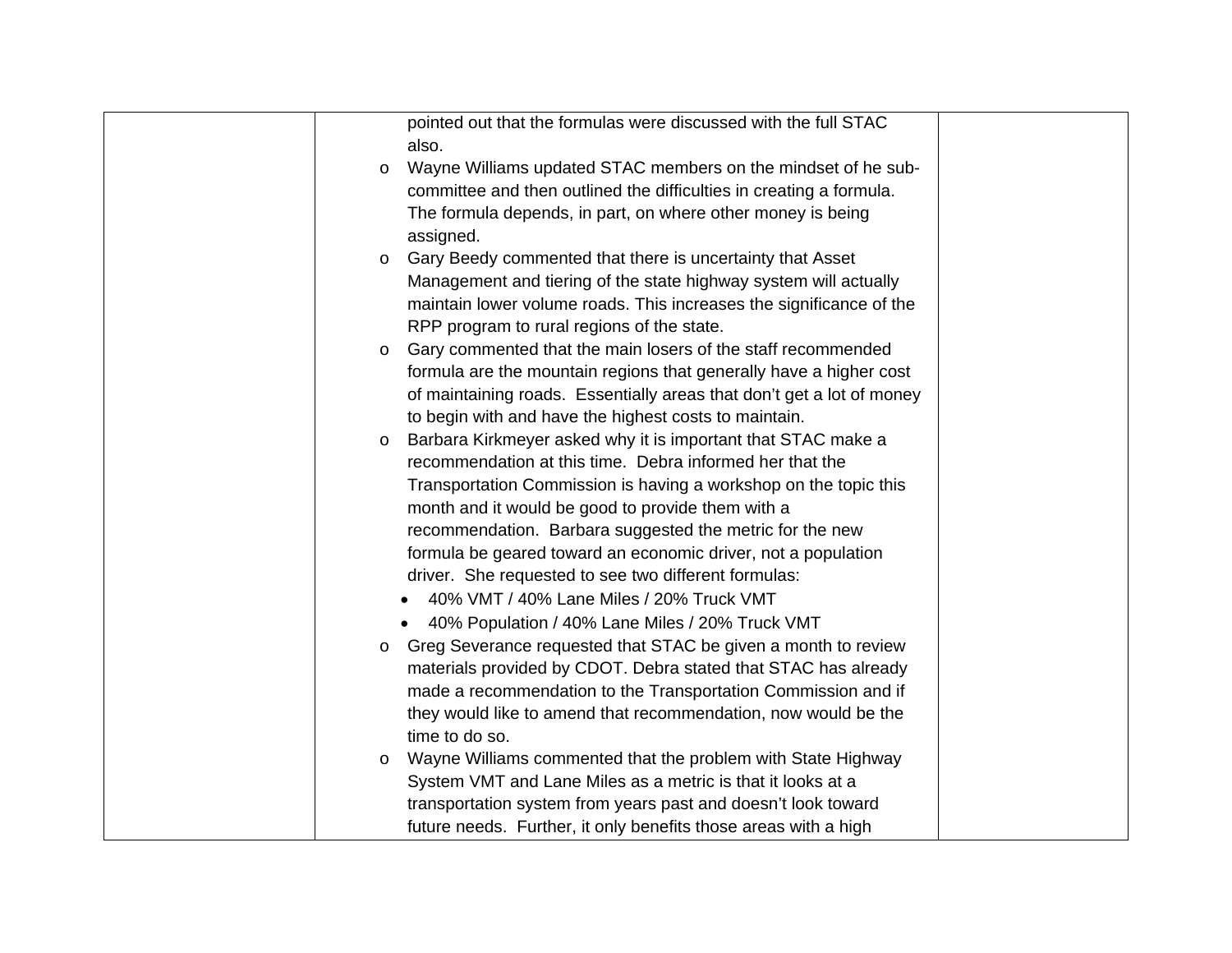|                                                    |           | number of state highways. Wayne felt that 45% Population / 40%              |                  |
|----------------------------------------------------|-----------|-----------------------------------------------------------------------------|------------------|
|                                                    |           | Lane Miles / 15% Truck VMT gives a more accurate picture of                 |                  |
|                                                    |           | statewide transportation needs.                                             |                  |
|                                                    | $\circ$   | <b>ACTION ITEM:</b> Wayne Williams made a motion urging the                 |                  |
|                                                    |           | Transportation Commission not to take action on the RPP formula             |                  |
|                                                    |           | until STAC has had the chance to review all relevant materials and          |                  |
|                                                    |           | offer an informed recommendation. The motion passed                         |                  |
|                                                    |           | unanimously.                                                                |                  |
|                                                    | $\circ$   | Barbara Kirkmeyer made a request that CDOT provide STAC                     |                  |
|                                                    |           | members with information on formulas and new region boundaries.             |                  |
|                                                    | $\circ$   | Doug Rex commented that DRCOG takes exception to the                        |                  |
|                                                    |           | perception that is being created by the table showing the DRCOG             |                  |
|                                                    |           | total percentage at 60%. He stated that is not accurate. Doug               |                  |
|                                                    |           | argued that as a region that has 56% of population, half of the VMT         |                  |
|                                                    |           | and almost two-thirds of the state economy that they should be              |                  |
|                                                    |           | getting more than 40% RPP funding. Vince Rogalski asked if the              |                  |
|                                                    |           | RPP formula was acceptable to DRCOG. Doug replied that it may               |                  |
|                                                    |           | not be.                                                                     |                  |
|                                                    | $\circ$   | Wayne Williams said it would be helpful to receive information on           |                  |
|                                                    |           | surface treatment allocations by region. He also asked that a               |                  |
|                                                    |           | RAMP update be added to the March agenda, specifically projects             |                  |
|                                                    |           | that were partially funded.                                                 |                  |
| Bike/Ped Program and                               | $\bullet$ | Betsy Jacobsen came before STAC to deliver a presentation on the            | No action taken. |
| <b>Bike Friendly State/</b><br>Betsy Jacobsen/ DTD |           | Bike/Ped Program and Colorado's status as a bike friendly state. The        |                  |
|                                                    |           | Governor has challenged Colorado to become #1 Her presentation              |                  |
|                                                    |           | included the five E's, facility design courses, the Share the Road program, |                  |
|                                                    |           | special events, the Colorado SRTS program, CDOT's partnership with the      |                  |
|                                                    |           | State Patrol, the Statewide Bicycle and Pedestrian Plan, Bicycle and        |                  |
|                                                    |           | Pedestrian data collection efforts, travel patterns, benefits of supporting |                  |
|                                                    |           | bicycling and walking in Colorado, increasing usage, bicycle sales,         |                  |
|                                                    |           | economic benefits, bicycle friendly communities, and safety benefits. She   |                  |
|                                                    |           | reviewed the strategies that could move Colorado to the #1 Bike Friendly    |                  |